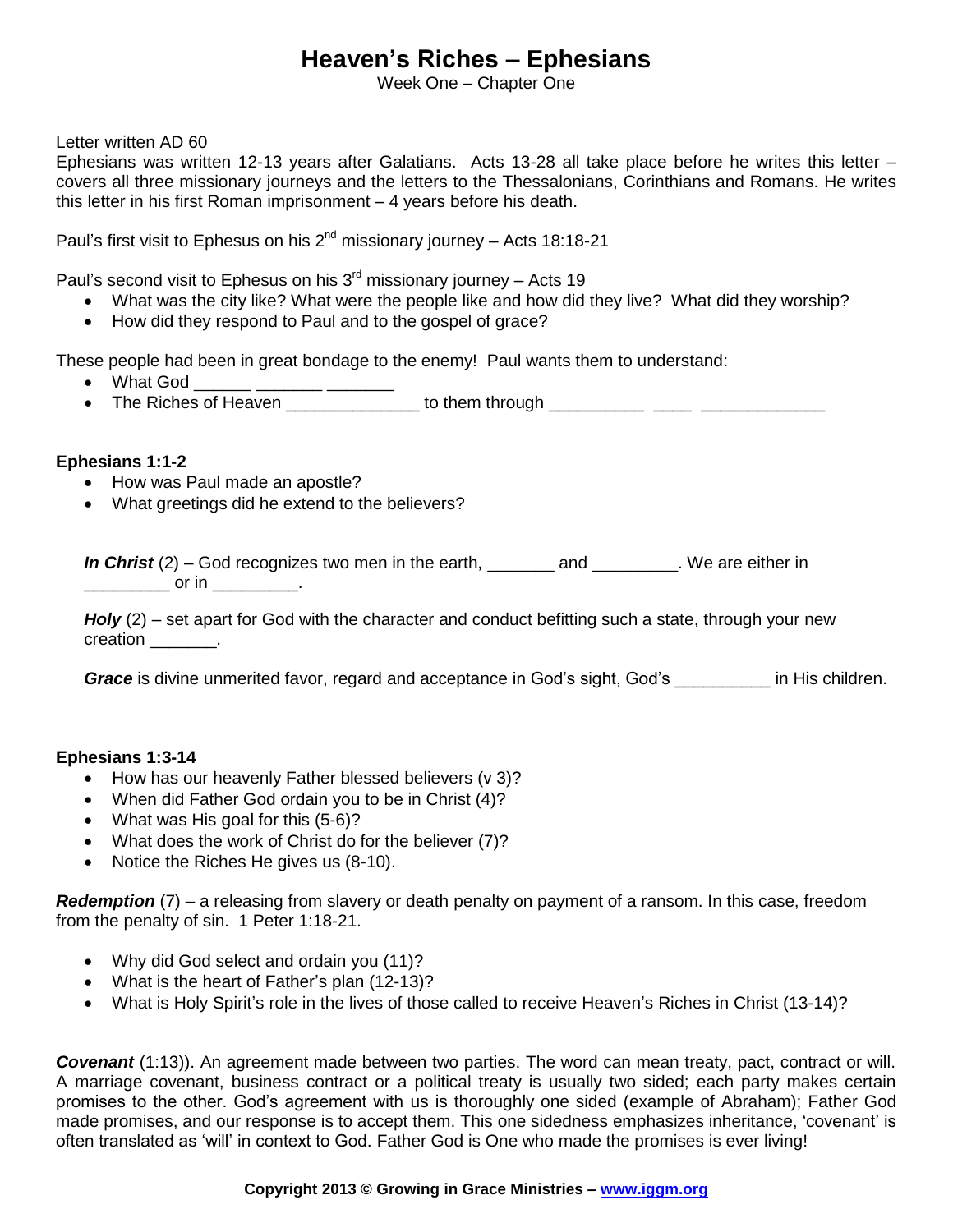### **Ephesians 1:15-23**

- What was Paul's motivation to pray for the Ephesians (15-16)?
- What four specific things did Paul pray for?
	- 1. What is the purpose of having wisdom and revelation (17)?

He then prays the eyes of their innermost \_\_\_\_\_\_\_\_\_ to be flooded with the light of God until they

- 2. the full revelation of our confident (18)
- 3. the \_\_\_\_\_\_\_\_\_\_\_\_ of wealth (His blessings) available (18)
- 4. the measureless \_\_\_\_\_\_\_\_\_\_\_\_ of God made available to you (19)
- How does Paul describe this power (19-20)?
- Where is Christ now (20-21)?

\_\_\_\_\_\_\_\_\_\_\_\_\_\_\_\_...

- What did Father God place under Jesus' authority (22)? 1 John 2:8.
- The Kingdom of God is advancing!! Light is aggressively taking ground away from darkness. How do we know that? Five progressive statements Scripture that says we move from
	- $\circ$  Brighter to  $-$  Prov 4:18
	- $\circ$  Grace to  $-$  John 1:16
	- $\circ$  Strength to  $-$  Psalm 84:7
	- $\circ$  Faith to \_\_\_\_\_\_\_\_\_ Romans 1:17
	- $\circ$  Glory to  $-2$  Corinthians 3:18
- What does this mean for your everyday life (23)?

**Going Deeper This Week:** Spend some extended time with Father God, Jesus and Holy Spirit reviewing what you learned this week in Ephesians 1. Ask Him to speak to you and record in your journal what you sense Him showing, saying, and highlighting to your heart. Dialogue with Him through these questions as well:

- Looking over the chart of What Father God did for you and the Love Gift of Riches available to you, what difference will these truths have on your life from this day forward?
- Consider the diagram of where Christ is and where you are in relation to Him according to verses 20-21. Now consider every situation you have going on in your life right now. Where do they fit on the diagram?
- Take a few minutes each day this week to close your eyes, sit back and fellowship with Him in your heart. Thank Father God for how He sees you because of Jesus. Thank Him for the truth of how you need to see yourself and make any adjustments to renew your mind to His truth. Let Him speak into your heart the words of love and encouragement you need to hear each day. Allow Him to shower you in His delight!